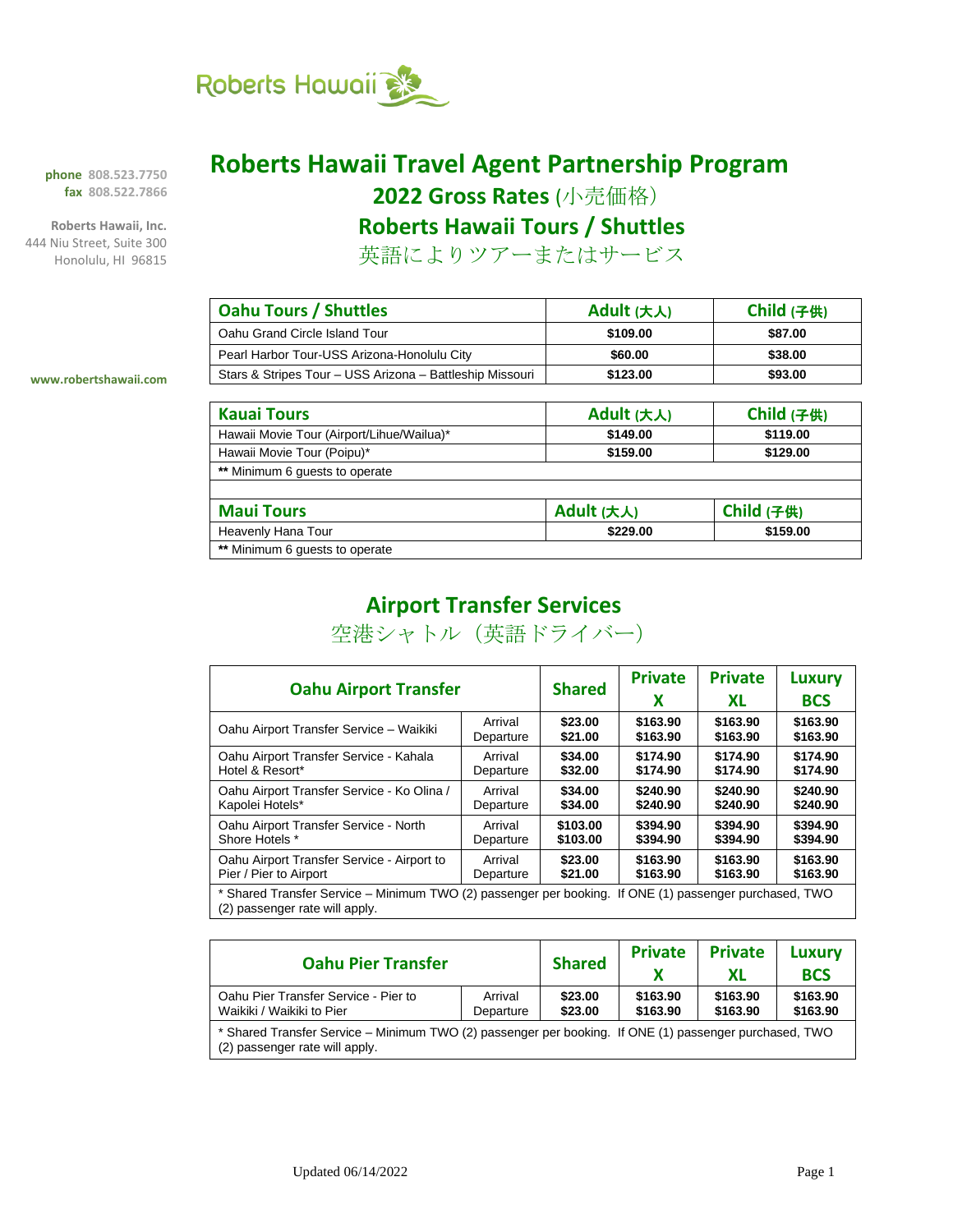

### **Airport Transfer (pg2)**

空港シャトル(英語ドライバー)

**phone 808.523.7750 fax 808.522.7866**

**Roberts Hawaii, Inc.** 444 Niu Street, Suite 300 Honolulu, HI 96815

| <b>Kauai Airport Transfer</b>                                                                          |           | <b>Shared</b> | <b>Private XL</b> |  |
|--------------------------------------------------------------------------------------------------------|-----------|---------------|-------------------|--|
| Kauai Airport Transfer Service - Lihue*                                                                | Arrival   | \$20.00       | N/A               |  |
|                                                                                                        | Departure | \$20.00       | N/A               |  |
| Kauai Airport Transfer Service - Wailua /                                                              | Arrival   | \$20.00       | N/A               |  |
| Kapaa*                                                                                                 | Departure | \$20.00       | N/A               |  |
| Kauai Airport Transfer Service - Poipu /                                                               | Arrival   | \$46.00       | N/A               |  |
| Koloa*                                                                                                 | Departure | \$46.00       | N/A               |  |
| Kauai Airport Transfer Service - Hanalei /                                                             | Arrival   | \$71.00       | N/A               |  |
| Princeville*                                                                                           | Departure | \$71.00       | N/A               |  |
| * Shared Transfer Service – Minimum TWO (2) passenger per booking. If ONE (1) passenger purchased, TWO |           |               |                   |  |

#### **www.robertshawaii.com**

(2) passenger per booking. If ONE (1) passenger p (2) passenger rate will apply.

| <b>Maui Airport Transfer</b>                                                                        |           | Shared* | <b>Private XL</b> |  |
|-----------------------------------------------------------------------------------------------------|-----------|---------|-------------------|--|
| Maui Airport Transfer Service - Kahului*                                                            | Arrival   | \$19.00 | \$86.90           |  |
|                                                                                                     | Departure | \$19.00 | \$86.90           |  |
| Maui Airport Transfer Service - Kihei*                                                              | Arrival   | \$43.00 | \$141.90          |  |
|                                                                                                     | Departure | \$43.00 | \$141.90          |  |
| Maui Airport Transfer Service - Wailea*                                                             | Arrival   | \$47.00 | \$185.90          |  |
|                                                                                                     | Departure | \$47.00 | \$185.90          |  |
| Maui Airport Transfer Service - Makena*                                                             | Arrival   | \$52.00 | \$196.90          |  |
|                                                                                                     | Departure | \$52.00 | \$196.90          |  |
| Maui Airport Transfer Service - Lahaina*                                                            | Arrival   | \$59.00 | \$207.90          |  |
|                                                                                                     | Departure | \$59.00 | \$207.90          |  |
| Maui Airport Transfer Service -                                                                     | Arrival   | \$69.00 | \$207.90          |  |
| Kaanapali*                                                                                          | Departure | \$69.00 | \$207.90          |  |
| Maui Airport Transfer Service - Kahana*                                                             | Arrival   | \$79.00 | \$229.90          |  |
|                                                                                                     | Departure | \$79.00 | \$229.90          |  |
| Maui Airport Transfer Service - Napili /                                                            | Arrival   | \$79.00 | \$229.90          |  |
| Kapalua*                                                                                            | Departure | \$79.00 | \$229.90          |  |
| * Shared Transfer Service - Minimum TWO (2) passenger per booking H ONE (1) passenger purchased TWO |           |         |                   |  |

Shared Transfer Service – Minimum TWO (2) passenger per booking. If ONE (1) passenger purchased, TWO (2) passenger rate will apply.

| <b>Additional Bags (Non Commissionable)</b> (コミッション無し)                                                                                                                                                | <b>Price</b><br><b>Per Bag</b> |
|-------------------------------------------------------------------------------------------------------------------------------------------------------------------------------------------------------|--------------------------------|
| Services available on all Islands. Shared Transfer Service rates includes two (2)<br>standard size luggage, plus one (1) personal carry-on. A golf bag may be included as<br>a standard size luggage. |                                |
| Additional Luggage / Golf Clubs                                                                                                                                                                       | \$10.00                        |
| Surfboard (6' or less) / Heavy Oversized Boxes (over 50 lbs) and Musical Instruments                                                                                                                  | \$25.00                        |
| Bicycles (Dismantled) /' Windsurfing Boards                                                                                                                                                           | \$40.00                        |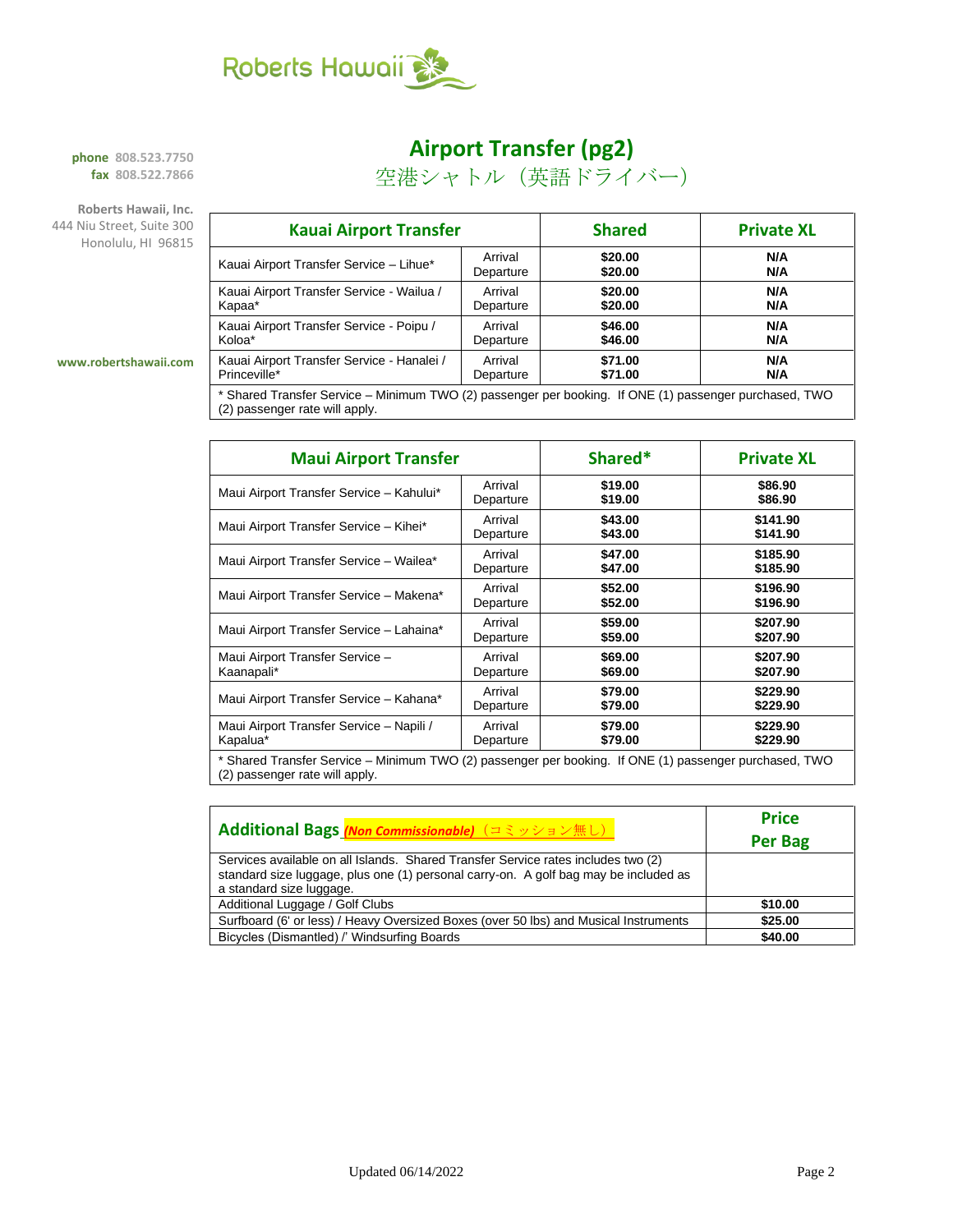

#### **Shore Excursion Rates**

(クルーズ顧客専用ツアー料金) 英語ツアー

**phone 808.523.7750 fax 808.522.7866**

**Roberts Hawaii, Inc.** 444 Niu Street, Suite 300 Honolulu, HI 96815

| <b>Oahu Tours</b>                              | Adult (大人) | Child (子供) |
|------------------------------------------------|------------|------------|
| Pearl Harbor & Honolulu City Tour              | \$99.00    | \$99.00    |
|                                                |            |            |
| <b>Kauai Tours</b>                             | Adult (大人) | Child (子供) |
| Waimea Canyon, Wailua River & Fern Grotto Tour | \$149.00   | \$149.00   |
| Kauai Waterfall, Plantation and Train Ride     | \$89.00    | \$84.00    |
| Wailua River & Fern Grotto Tour                | \$79.00    | \$79.00    |
| Journey to Waimea                              | \$79.00    | \$79.00    |
| Hawaii Movie Tours - Kauai                     | \$149.00   | \$149.00   |
|                                                |            |            |
| <b>Maui - Kahului Tours</b>                    | Adult (大人) | Child (子供) |
| Lahaina on Your Own                            | \$49.00    | \$49.00    |
| Heavenly Hana Adventure                        | \$199.00   | \$199.00   |
|                                                |            |            |
| <b>Hilo Tours</b>                              | Adult (大人) | Child (子供) |
| <b>Volcanoes &amp; Rainbow Falls</b>           | \$79.00    | \$79.00    |
|                                                |            |            |
| <b>Kona Tours</b>                              | Adult (大人) | Child (子供) |
| Historic Kona                                  | \$59.00    | \$59.00    |

**www.robertshawaii.com**

### **Third Party Vendor Tours**

弊社主催ではないツアー)英語ツアー

| <b>Chief's Luau</b> $-$ Transportation available for an<br>additional cost but it is non-commissionable | Adult (大人) | <b>Junior</b> | Child (子供) |
|---------------------------------------------------------------------------------------------------------|------------|---------------|------------|
| Paradise Experience                                                                                     | \$155.00   | \$135.00      | \$110.00   |
| Royal Experience                                                                                        | \$195.00   | \$165.00      | \$155.00   |
| Add On: Transportation to/from Waikiki                                                                  | \$39.00    | \$39.00       | \$39.00    |

| <b>Germaine's Luau - Transportation available</b><br>for an additional cost but it is non-commissionable | Adult (大人) | <b>Junior</b> | Child (子供) |
|----------------------------------------------------------------------------------------------------------|------------|---------------|------------|
| Original Luau Package                                                                                    | \$135.00   | \$115.00      | \$95.00    |
| Plumeria Luau Package                                                                                    | \$175.00   | \$150.00      | \$140.00   |
| Add On: Transportation to/from Waikiki                                                                   | \$35.00    | \$35.00       | \$35.00    |

| All Hawaii Cruises - Transportation Included. | Adult (大人) | Child (子供) |
|-----------------------------------------------|------------|------------|
| Captain Bob's Picnic Sail – Kaneohe Bay       | \$161.00   | \$139.00   |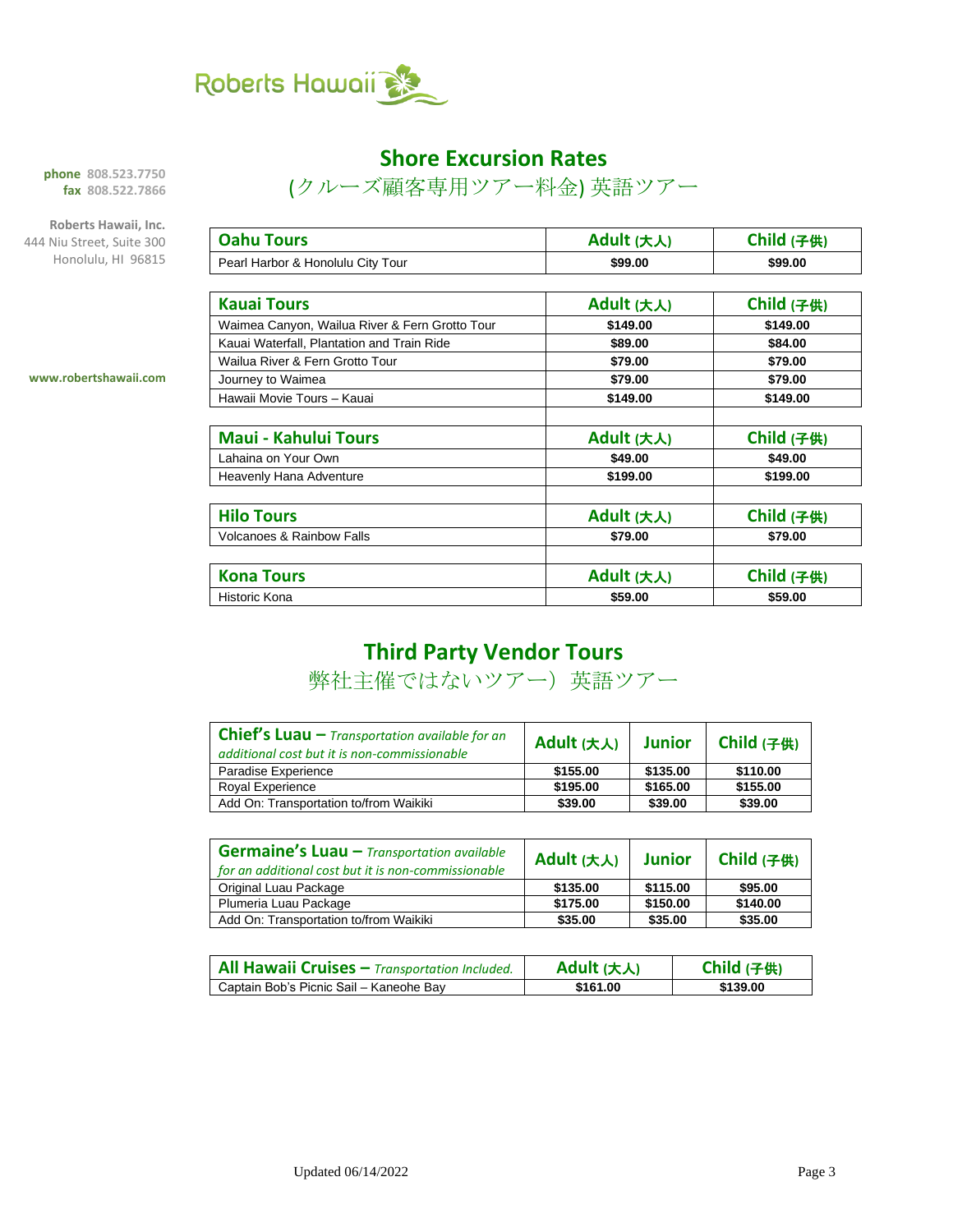

### **Third Party Vendor Tours (pg 2)**

弊社主催ではないツアー)英語ツアー

**phone 808.523.7750 fax 808.522.7866**

**Roberts Hawaii, Inc.** 444 Niu Street, Suite 300 Honolulu, HI 96815

**www.robertshawaii.com**

| Adult (大人)           | Child (子供)           |
|----------------------|----------------------|
|                      | \$418.84             |
|                      | \$272.24             |
|                      |                      |
| \$293.18             | \$293.18             |
| \$104.70             | \$104.71             |
| \$188.47             | \$188.47             |
| \$104.70             | \$104.70             |
| \$261.77 per vehicle | N/A                  |
| \$209.41             | \$209.41             |
| \$104.70             | \$104.70             |
|                      | \$418.84<br>\$272.24 |

| <b>Kualoa Ranch</b>                                                                                                                                                                                         | Adult (大人) | Child (子供) |
|-------------------------------------------------------------------------------------------------------------------------------------------------------------------------------------------------------------|------------|------------|
| Best of Kualoa Experience Package                                                                                                                                                                           | \$157.01   | \$104.66   |
| 2 Hour Horseback Tour                                                                                                                                                                                       | \$151.78   | \$94.19    |
| Jurassic Valley Zipline Tour                                                                                                                                                                                | \$183.19   | 146.54     |
| 2 Hour ATV Raptor Tour                                                                                                                                                                                      | \$151.78   | \$73.24    |
| Experience Tours (1.5 hours) (CHOOSE ONE)<br>Movie Site Tour<br>$\bullet$<br>Jungle Expedition<br>$\bullet$<br>Ocean Voyage<br>$\bullet$<br>Aloha 'Aina<br>$\bullet$<br>Malama Experience Tour<br>$\bullet$ | \$54.40    | \$38.69    |
| Secret Island (AM or PM) (3 hours)                                                                                                                                                                          | \$54.40    | \$38.69    |
| Secret Island FULL DAY (5 hours)                                                                                                                                                                            | \$120.37   | \$73.24    |
| Jurassic Adventure Tour                                                                                                                                                                                     | \$146.54   | \$73.24    |
| 2 Hour Electric Mountain Bike Tour                                                                                                                                                                          | \$125.60   | \$94.19    |

| Atlantis $-$ Transportation NOT AVAILABLE at this<br>time | Adult (大人) | Child (子供) |
|-----------------------------------------------------------|------------|------------|
| Waikiki Undersea Adventure                                | \$154.03   | \$71.09    |
| Majestic - Sunset Cocktail Cruise                         | \$70.02    | \$35.01    |
| Majestic - Whale Watch Cruise<br>December 26 - March 31   | \$70.02    | \$35.01    |

| <b>Polynesian Cultural Center -</b><br>Transportation available for an additional cost for<br>PACKAGES only. | Adult (大人) | Child (子供) |
|--------------------------------------------------------------------------------------------------------------|------------|------------|
| <b>Exclusive Gateway Buffet Package</b>                                                                      | \$152.55   | \$122.04   |
| Islands of Polynesia & HA Show                                                                               | \$130.75   | \$104.60   |
| <b>Islands of Polynesia Package</b>                                                                          | \$76.26    | \$61.00    |
| HĀ Show Only                                                                                                 | \$98.05    | \$78.44    |
| Add On: Transportation to/from Waikiki                                                                       | \$27.25    | \$27.25    |
| Add On: Circle Island Tour (Only available with<br><b>Exclusive Packages)</b>                                | \$81.75    | \$81.75    |